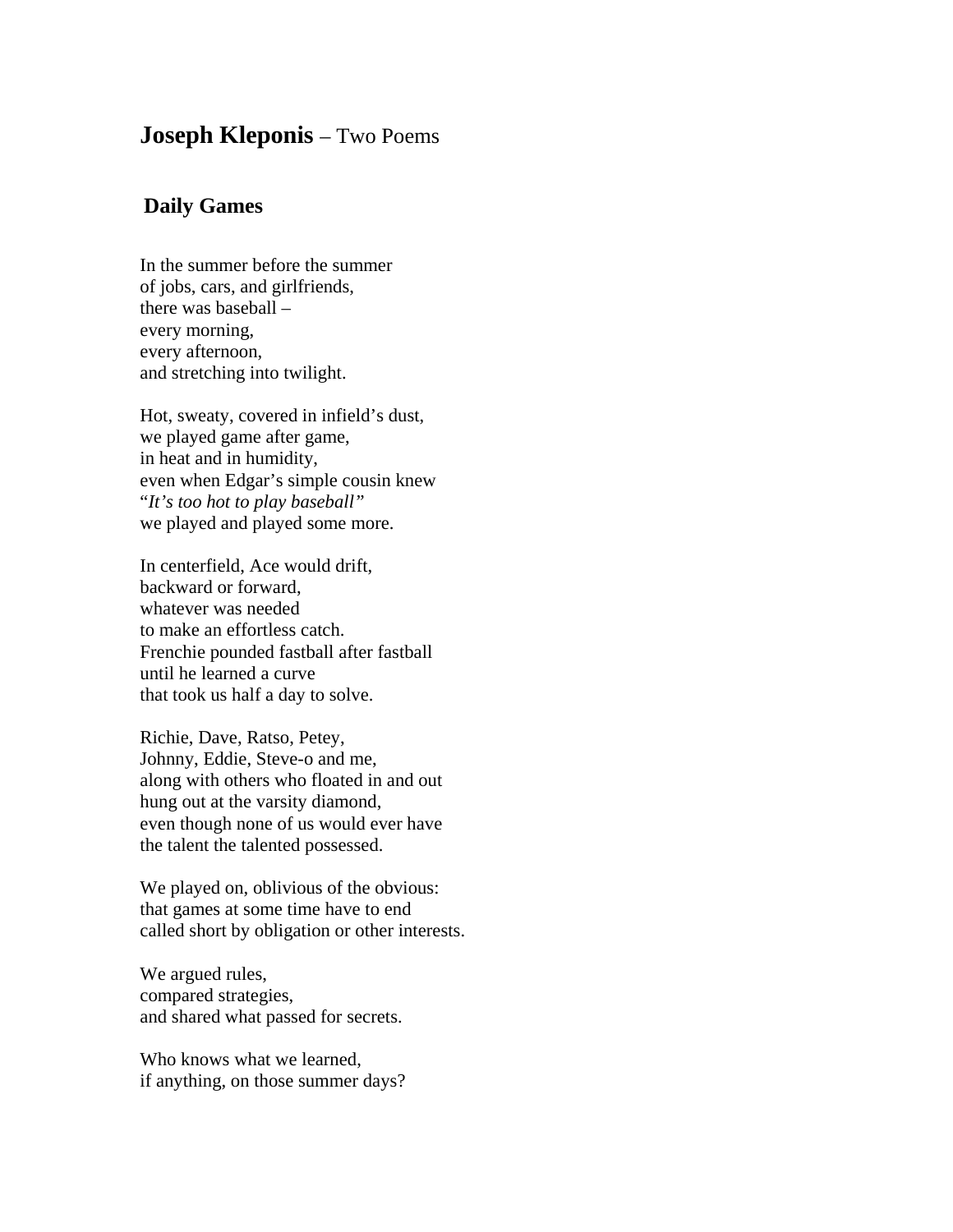Baseball as a metaphor is a conceit for poets, playwrights, and storytellers spinning tales that cast hitters as legendary strongmen, pitchers as slayers of hubris and muscles, coaches as wily judges of men and motivation.

We were just playing a game in long days of heat – learning the angles – judging distances – calculating when to take a chance – trying our hardest not to be gamed by the game within the game that, for a summer, was daily life.

## **Our Bubba**

He had a name his parents gave him when he was born, and it was surely recorded in city ledgers and church books, too, when he was christened, but we didn't know his name, or if we did, we forgot it.

The teachers may have called him by his name, but we didn't listen, or it didn't register with us like so much the teachers said.

Maybe his mother, grandmother, or the lady next-door called him by his name, but we didn't hear it.

We called him Bubba because his little sister called him Bubba because she couldn't say brother and never said his name.